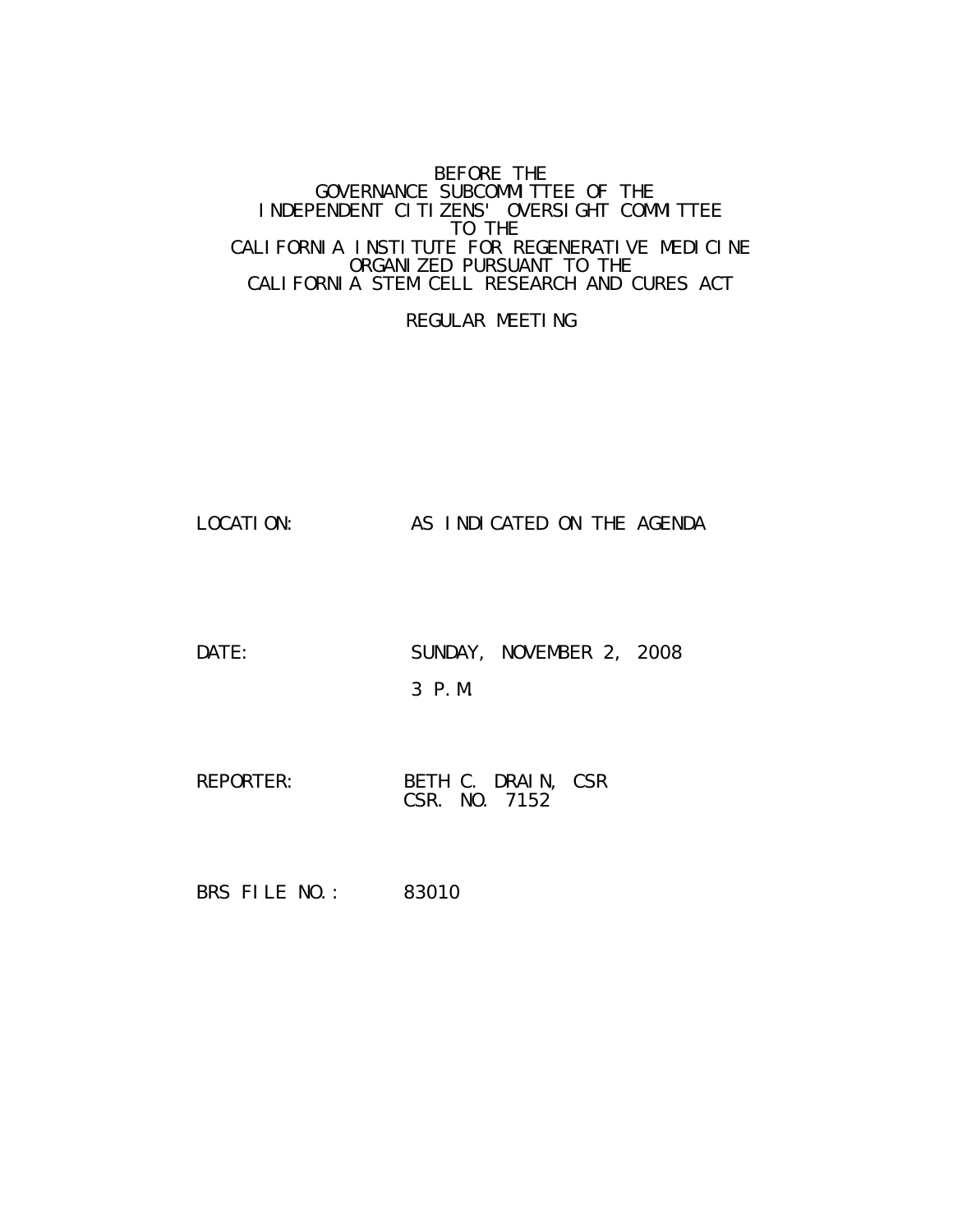# I N D E X

| I TEM          | <b>DESCRIPTION</b>            | PAGE NO. |
|----------------|-------------------------------|----------|
| CALL TO ORDER  |                               | 3        |
| ROLL CALL      |                               | 4        |
| PUBLIC COMMENT |                               | 5        |
|                | CLOSED SESSION (NOT REPORTED) | 6        |
|                | REPORT FROM CLOSED SESSION    | 7        |
| ADJOURNMENT    |                               | 8        |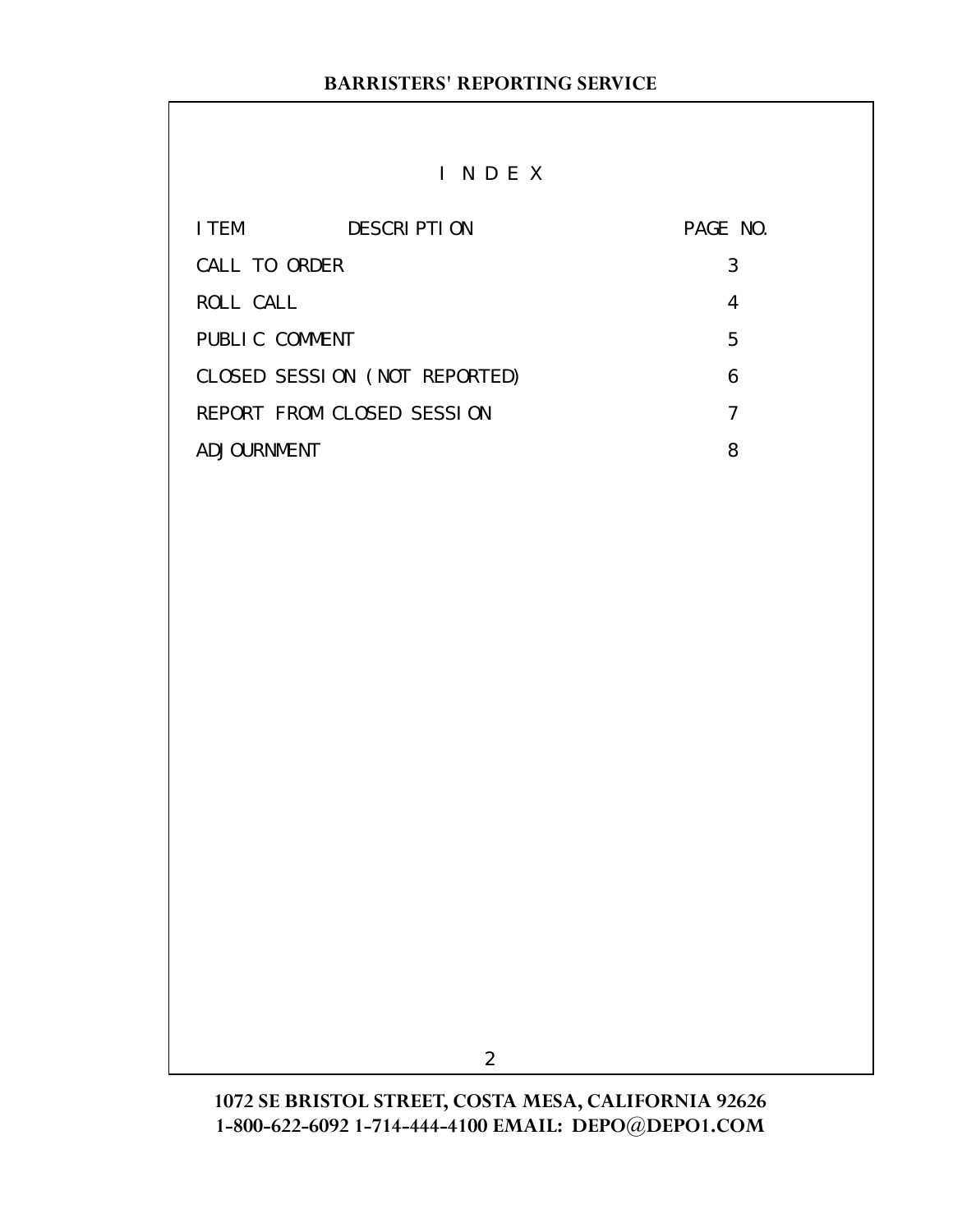| <b>BARRISTERS' REPORTING SERVICE</b> |                                                      |  |
|--------------------------------------|------------------------------------------------------|--|
| $\mathbf{1}$                         | SUNDAY, NOVEMBER 2, 2008                             |  |
| 2                                    | 3 P.M.                                               |  |
| 3                                    |                                                      |  |
| 4                                    | CHAIRPERSON LANSING: I WANT TO FIRST OF              |  |
| 5                                    | ALL WELCOME EVERYONE TO THIS MEETING OF THE          |  |
| 6                                    | GOVERNANCE SUBCOMMITTEE OF THE ICOC, AND I           |  |
| $\overline{7}$                       | APPRECIATE YOUR DOING IT ON A WEEKEND. I BELIEVE WE  |  |
| 8                                    | HAVE PARTICIPANTS IN SIX LOCATIONS ON THE CALL. WE   |  |
| 9                                    | ARE HERE IN L.A. ARE WE ON THE LINE WITH CIRM IN     |  |
| 10                                   | <b>SAN FRANCI SCO?</b>                               |  |
| 11                                   | MS. KING: YES, WE ARE HERE.                          |  |
| 12                                   | CHAIRPERSON LANSING: CAN YOU TELL ME                 |  |
| 13                                   | WHO'S THERE JUST FOR MY RECORD?                      |  |
| 14                                   | MS. KING: IN THE ROOM WITH ME IS BOB                 |  |
| 15                                   | KLEIN, MEMBER OF THE SUBCOMMITTEE, AND ALSO A MEMBER |  |
| 16                                   | OF THE PUBLIC DON REED.                              |  |
| 17                                   | CHAI RPERSON LANSING: OKAY. ROANOKE                  |  |
| 18                                   | STREET IN SAN FRANCISCO?                             |  |
| 19                                   | MR. SHEEHY: I'M ON.                                  |  |
| 20                                   | CHAI RPERSON LANSING: HI, JEFF. LAGUNA               |  |
| 21                                   | BEACH.                                               |  |
| 22                                   | DR. STEWARD: YES, I'M HERE. THIS IS OS.              |  |
| 23                                   | MS. KING: THANKS, OS.                                |  |
| 24                                   | CHAI RPERSON LANSING: NEXT IN LA JOLLA.              |  |
| 25                                   | MR. ROTH: IT'S DUANE ROTH.                           |  |
|                                      |                                                      |  |
|                                      | 3                                                    |  |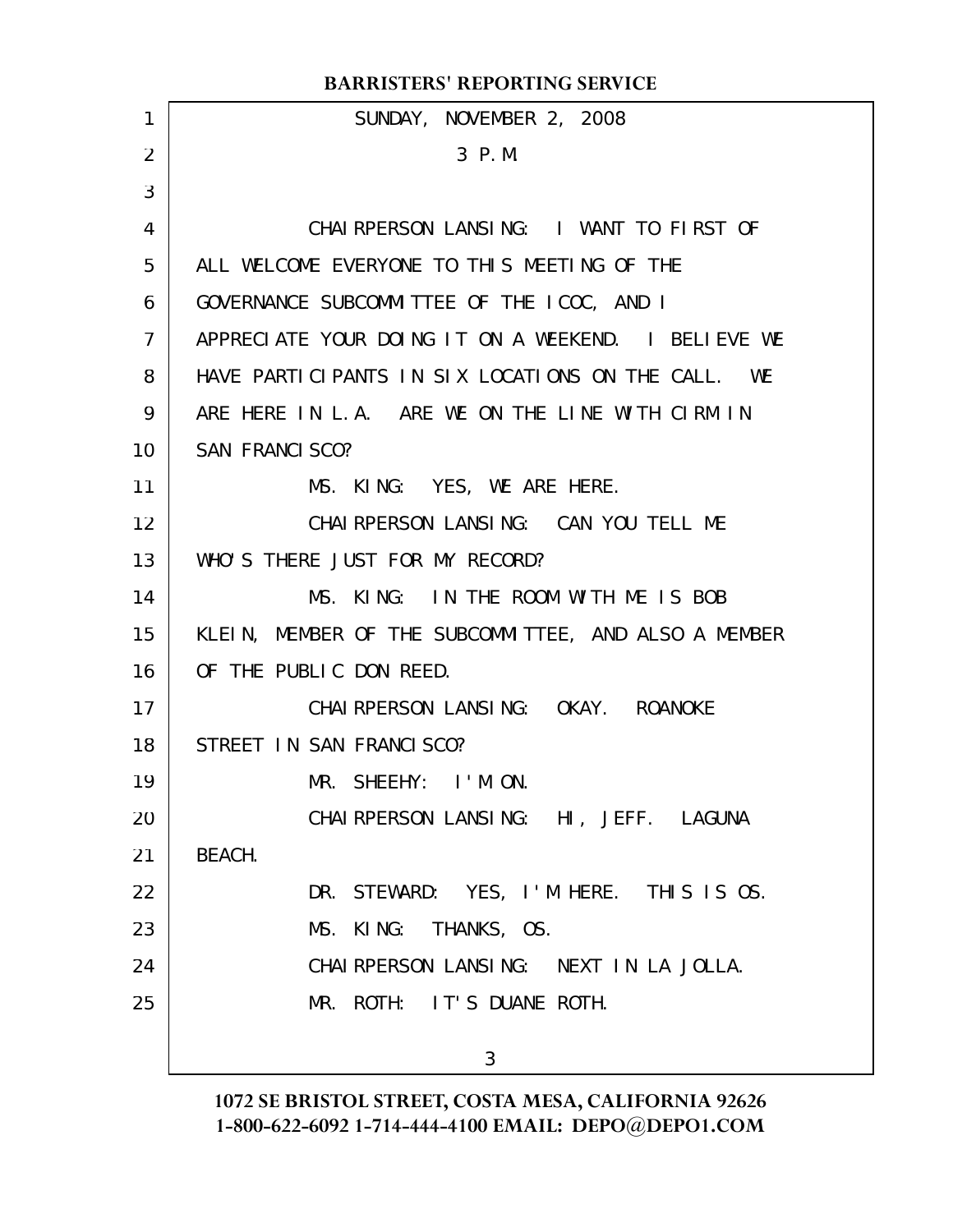|                | <b>BARRISTERS' REPORTING SERVICE</b>                |
|----------------|-----------------------------------------------------|
| 1              | CHAI RPERSON LANSING: SAN ANTONIO, TEXAS?           |
| 2              | DR. PIZZO: PHIL PIZZO.                              |
| 3              | DR. POMEROY: AND CLAIRE POMEROY. PHIL,              |
| 4              | YOU AND I COULD GET SOME GOSSIP GOING.              |
| 5              | DR. PIZZO: THERE WE GO. LET'S PASS ON               |
| 6              | THAT.                                               |
| $\overline{7}$ | CHAI RPERSON LANSING: I THANK YOU ALL FOR           |
| 8              | PARTICIPATING AGAIN ON A SUNDAY. I KNOW, AS YOU CAN |
| 9              | SEE, THAT MANY PEOPLE ARE TRAVELING AND WORKING ON  |
| 10             | OTHER THINGS WHILE PARTICIPATING IN THIS CALL. SO   |
| 11             | WE'RE VERY, VERY GRATEFUL.                          |
| 12             | SO, MELISSA, I THINK DO AN OFFICIAL ROLL            |
| 13             | CALL.                                               |
| 14             | MS. KING: BOB KLEIN.                                |
| 15             | MR. KLEIN: HERE.                                    |
| 16             | MS. KING: SHERRY LANSING.                           |
| 17             | CHAI RPERSON LANSING: HERE.                         |
| 18             | MS. KING: PHIL PIZZO.                               |
| 19             | DR. PI ZZ0:<br>HERE.                                |
| 20             | KING: CLAIRE POMEROY.<br>MS.                        |
| 21             | DR. POMEROY: HERE.                                  |
| 22             | KI NG:<br>JOHN REED. DUANE ROTH.<br>MS.             |
| 23             | ROTH: HERE.<br>MR.                                  |
| 24             | KING: JEFF SHEEHY.<br>MS.                           |
| 25             | MR. SHEEHY: HERE.                                   |
|                | 4                                                   |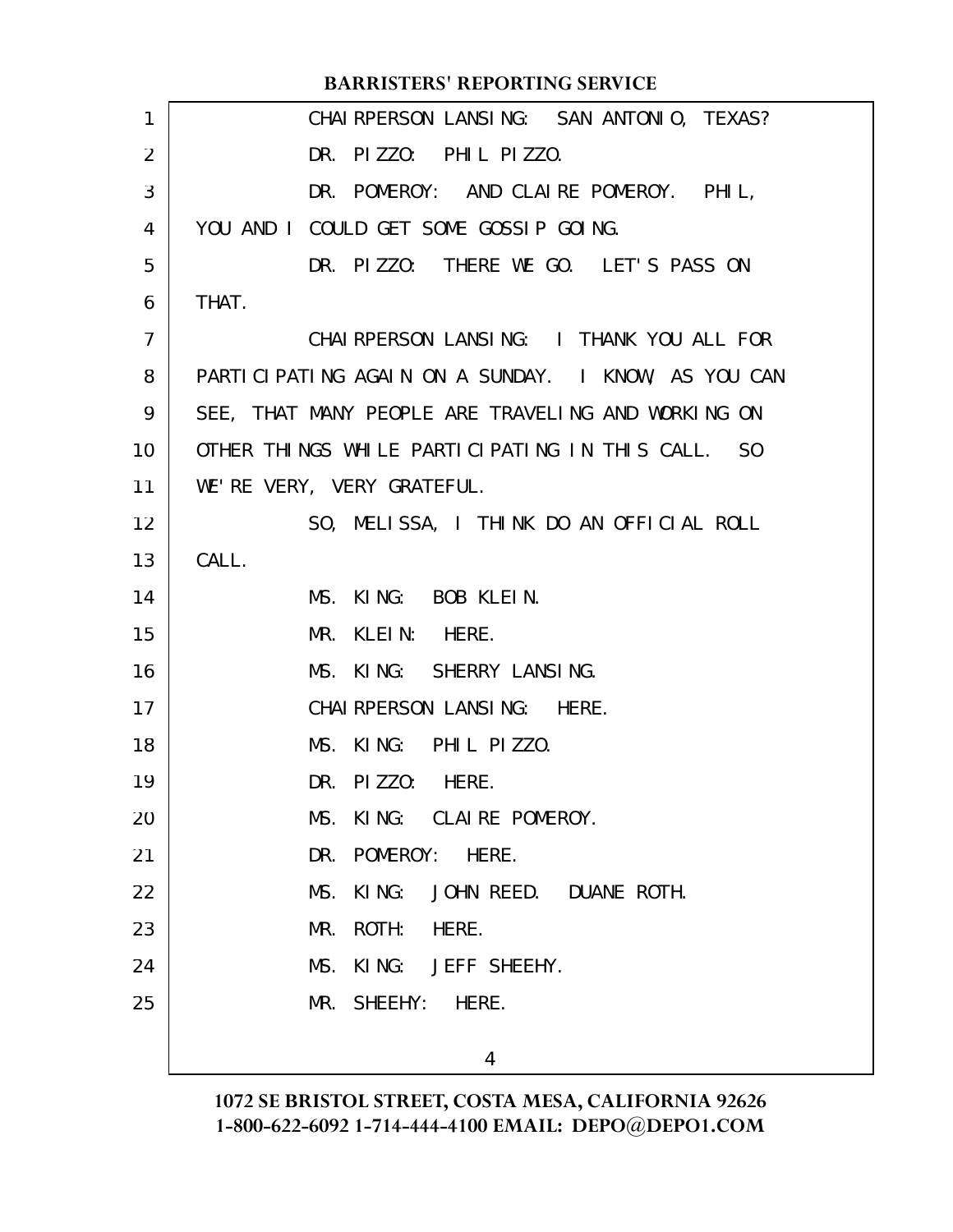### **BARRISTERS' REPORTING SERVICE**

| 1              | MS. KING: OSWALD STEWARD.                            |
|----------------|------------------------------------------------------|
| $\overline{2}$ | DR. STEWARD: HERE.                                   |
| 3              | MS. KING: JUST FOR THE RECORD, WE DO HAVE            |
| 4              | A QUORUM.                                            |
| 5              | CHAI RPERSON LANSING: IF THERE ARE ANY               |
| 6              | MEMBERS OF THE PUBLIC ON THE LINE, I WOULD LIKE TO   |
| $\overline{7}$ | INVITE YOU TO MAKE COMMENTS AT THIS TIME BEFORE WE   |
| 8              | GO INTO CLOSED SESSION. SO I'LL START WITH CIRM IN   |
| 9              | SAN FRANCISCO. DON, DO YOU WISH TO MAKE A COMMENT.   |
| 10             | MR. REED: YES, I DO. ANYBODY WHO KNOWS               |
| 11             | ANYBODY IN MICHIGAN, THAT IMPORTANT BILL FOR STEM    |
| 12             | CELL RESEARCH, FREEDOM TO RESEARCH, IS HANGING BY A  |
| 13             | THREAD. IT'S GOING TO BE DECIDED BY A VERY SMALL     |
| 14             | NUMBER OF VOTES. SO ANYBODY YOU HAVE WHO WANTS TO    |
| 15             | GO TO MICHIGAN. ORG AND COMMENT, THAT WOULD BE       |
| 16             | WONDERFUL.                                           |
| 17             | SECONDLY, BE SURE TO REMEMBER THAT THE               |
| 18             | 20TH OF THE MONTH IS THE FIRST PUBLIC MEETING OF THE |
| 19             | LITTLE HOOVER COMMISSION. SO ANYBODY WANTS TO KNOW   |
| 20             | WHAT'S TO KNOW WHAT'S GOING ON OVER THERE IS VERY    |
| 21             | WELCOME. AND THE PUBLIC IS THERE AND MYSELF.         |
| 22             | CHAI RPERSON LANSING: THANK YOU, DON. WE             |
| 23             | APPRECIATE THAT. ANYONE -- ANY THE PUBLIC IN         |
| 24             | ROANOKE STREET?                                      |
| 25             | MR. SHEEHY: NO, THERE'S NOT.                         |
|                | 5                                                    |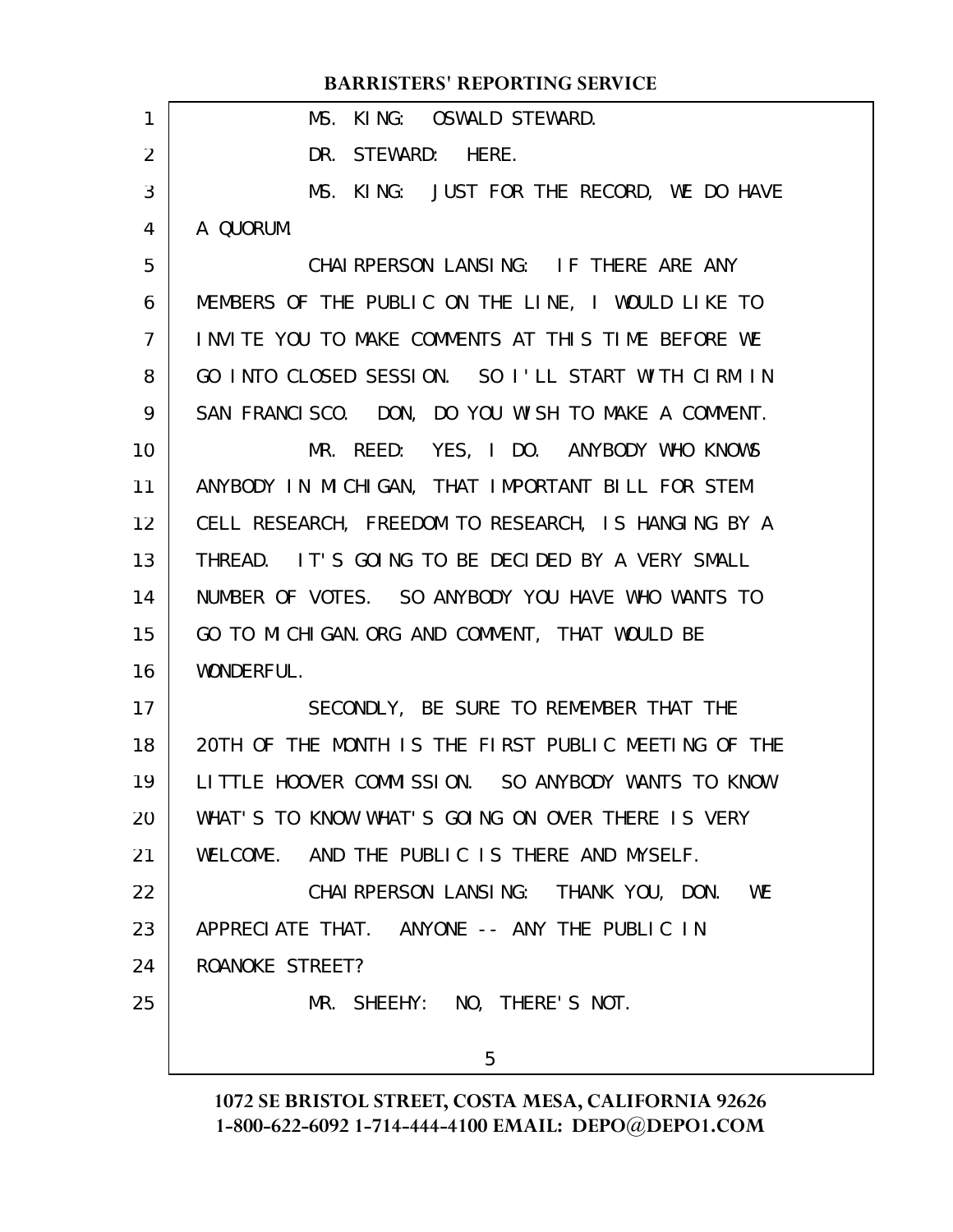|                 | <b>BARRISTERS' REPORTING SERVICE</b>                 |
|-----------------|------------------------------------------------------|
| 1               | CHAI RPERSON LANSING: IN LAGUNA?                     |
| $\overline{2}$  | MR. ROTH: NO.                                        |
| 3               | CHAI RPERSON LANSING: AT CONNECT.                    |
| 4               | MR. ROTH: I GOT AHEAD OF MYSELF.                     |
| 5               | CHAI RPERSON LANSING: IN LAGUNA BEACH.               |
| 6               | DR. STEWARD: NO.                                     |
| $\overline{7}$  | CHAI RPERSON LANSING: SAN ANTONIO, TEXAS?            |
| 8               | DR. POMEROY: NO.                                     |
| 9               | CHAI RPERSON LANSING: IN L.A. THERE ARE              |
| 10 <sup>°</sup> | NONE AS WELL.                                        |
| 11              | SO NOW WE'RE GOING TO GO TO AGENDA ITEM 3,           |
| 12 <sup>2</sup> | WHICH IS A CLOSED SESSION, AND WE ARE GOING INTO THE |
| 13              | CLOSED SESSION PURSUANT TO HEALTH AND SAFETY CODE    |
| 14              | SECTION 125290.30(D)(3)(D). THAT IS THE ONLY ITEM    |
| 15              | ON OUR AGENDA FOR TODAY. FOLLOWING THE CLOSED        |
| 16              | SESSION, WE'LL DIAL BACK INTO THE OPEN SESSION       |
| 17              | <b>BRI EFLY.</b>                                     |
| 18              | FOR THE MEMBER OF THE PUBLIC WHO IS THERE.           |
| 19              | DON, I JUST WANT TO TELL YOU THAT THE CLOSED SESSION |
| 20              | WILL LAST AT LEAST ONE HOUR AND CLOSER TO THE TWO    |
| 21              | HOURS THAT WE HAVE SCHEDULED.                        |
| 22              | SO, SUBCOMMITTEE MEMBERS, PLEASE ASK ANY             |
| 23              | MEMBERS OF THE PUBLIC TO STEP OUT FOR THE DURATION   |
| 24              | OF THE CLOSED SESSION. AND I WILL NOW ASK YOU ALL    |
| 25              | TO DIAL INTO THE CLOSED SESSION CONFERENCE.          |
|                 |                                                      |

6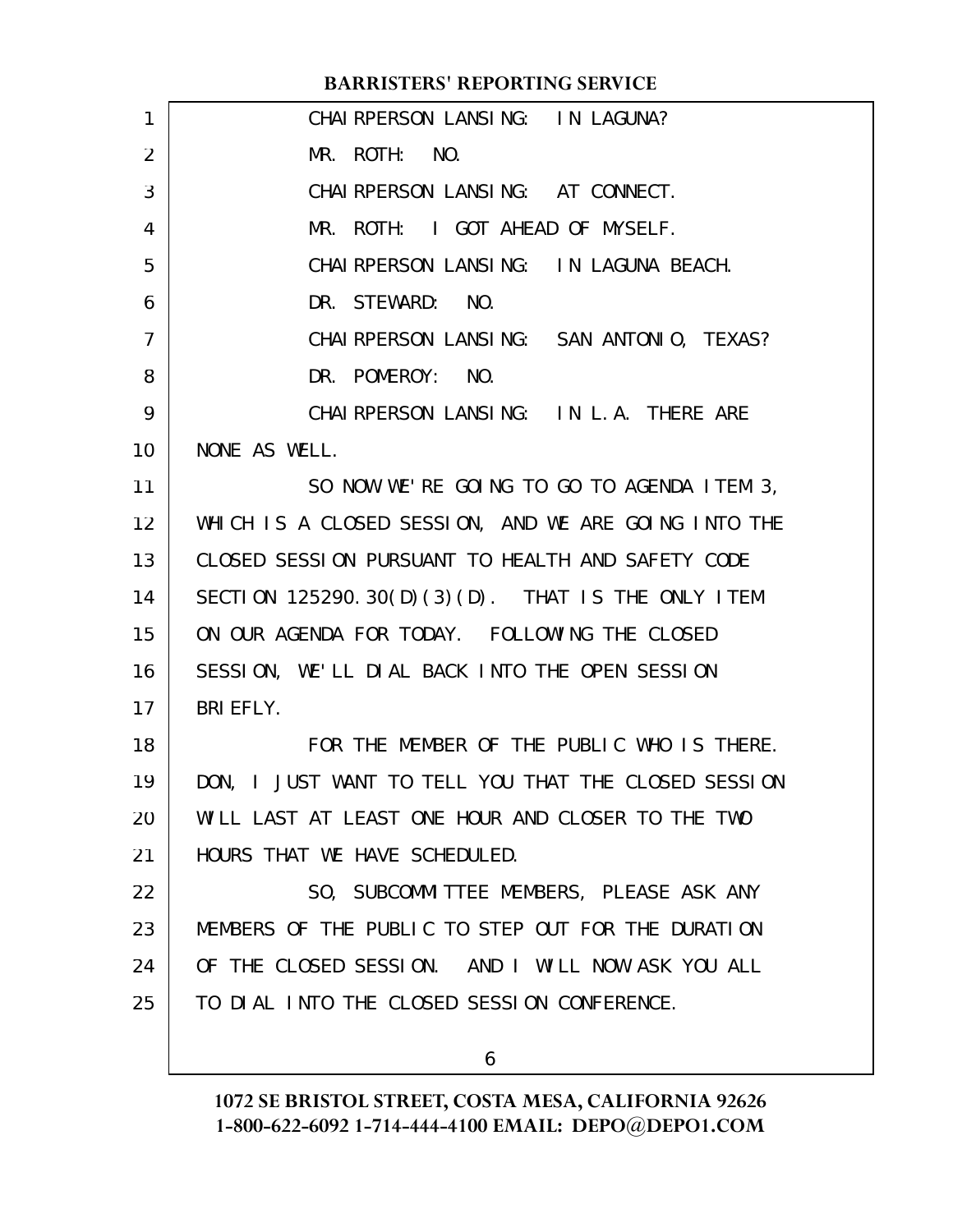## **BARRISTERS' REPORTING SERVICE**

| 1              | QUESTIONS?                                           |
|----------------|------------------------------------------------------|
| 2              | (SUBCOMMITTEE THEN WENT INTO CLOSED                  |
| 3              | SESSION, NOT REPORTED NOR HEREIN TRANSCRIBED. OPEN   |
| 4              | SESSION WAS THEN HEARD AS FOLLOWS: )                 |
| 5              | DR. POMEROY: HI, EVERYBODY. HI. I JUST               |
| 6              | TALKED TO BOB AND JUST HUNG UP ON HIM IN AN ATTEMPT  |
| $\overline{7}$ | TO GET US ALL BACK TOGETHER AGAIN. SO, BOB, I        |
| 8              | APOLOGI ZE.                                          |
| 9              | MS. KING: THAT WAS ACTUALLY DON REED.                |
| 10             | DR. POMEROY: OH, THAT WAS DON. WELL,                 |
| 11             | IT'S GOOD TO KNOW DON IS TAKING SUCH A PROACTIVE     |
| 12             | STANCE.                                              |
| 13             | OKAY. WE'RE ALL BACK TOGETHER HERE IN                |
| 14             | OPEN SESSION, MELISSA, EXCEPT THAT SHERRY LANSING    |
| 15             | HAD ANOTHER COMMITMENT THAT SHE HAD TO RING OFF ON.  |
| 16             | SO COULD YOU JUST TAKE A REAL SUPER BRIEF ROLL CALL? |
| 17             | MS. KING: YES, I WILL DO THAT.                       |
| 18             | BOB KLEIN.                                           |
| 19             | MR. KLEIN: HERE.                                     |
| 20             | MS. KING: SHERRY LANSING WE KNOW IS NOT              |
| 21             | HERE. PHIL PIZZO.                                    |
| 22             | DR. PIZZO: HERE.                                     |
| 23             | KING: CLAIRE POMEROY.<br>MS.                         |
| 24             | DR. POMEROY: HERE.                                   |
| 25             | MS. KING:<br>DUANE ROTH.                             |
|                | 7                                                    |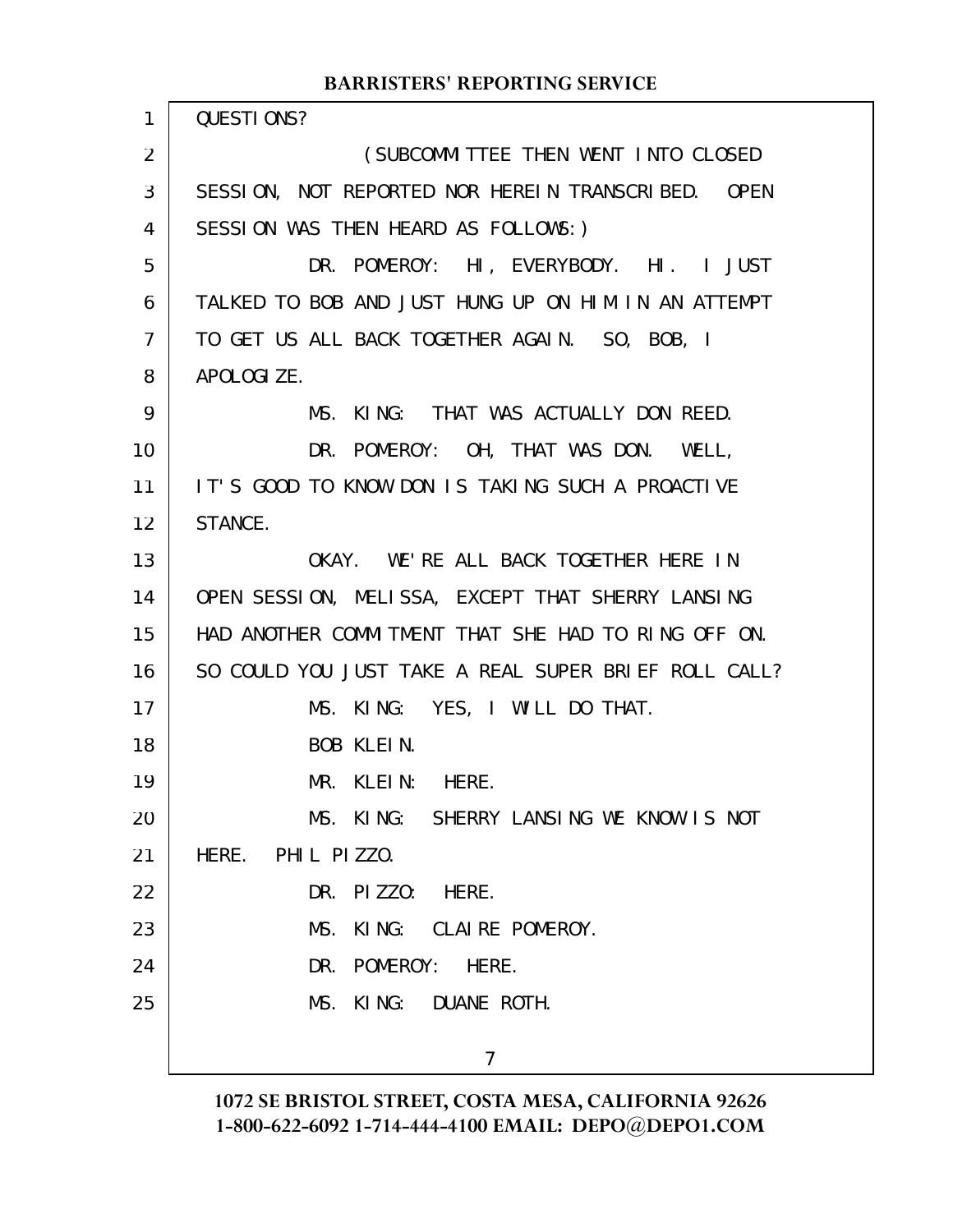## **BARRISTERS' REPORTING SERVICE**

| $\mathbf{1}$    | MR. ROTH: HERE.                                     |
|-----------------|-----------------------------------------------------|
| $\overline{2}$  | MS. KING: JEFF SHEEHY.                              |
| 3               | MR. SHEEHY: HERE.                                   |
| 4               | MS. KING: GREAT. THANKS, JEFF. AND                  |
| 5               | <b>OSWALD STEWARD.</b>                              |
| 6               | DR. STEWARD: HERE.                                  |
| $\overline{7}$  | DR. POMEROY: SO I WANT TO LET ALL OF THE            |
| 8               | PUBLIC KNOW THAT THE GOVERNANCE SUBCOMMITTEE HAD AN |
| 9               | EXTENSIVE DISCUSSION IN CLOSED SESSION, AND NO      |
| 10 <sup>°</sup> | ACTIONS WERE TAKEN. AND, IN FACT, WE WILL BE        |
| 11              | SCHEDULING A FOLLOW-UP GOVERNANCE SUBCOMMITTEE AS   |
| 12 <sup>2</sup> | QUICKLY AS POSSIBLE WITHIN THE NOTICING             |
| 13              | REQUIREMENTS. SO NO ACTIONS WERE TAKEN; AND WITH    |
| 14              | THAT, I THINK WE ARE AT A CLOSE. HAVE A GOOD        |
| 15              | EVENING, EVERYBODY.                                 |
| 16              | (THE MEETING WAS THEN ADJOURNED AT                  |
| 17              | $5:20$ P.M.)                                        |
| 18              |                                                     |
| 19              |                                                     |
| 20              |                                                     |
| 21              |                                                     |
| 22              |                                                     |
| 23              |                                                     |
| 24              |                                                     |
| 25              |                                                     |
|                 | 8                                                   |
|                 |                                                     |